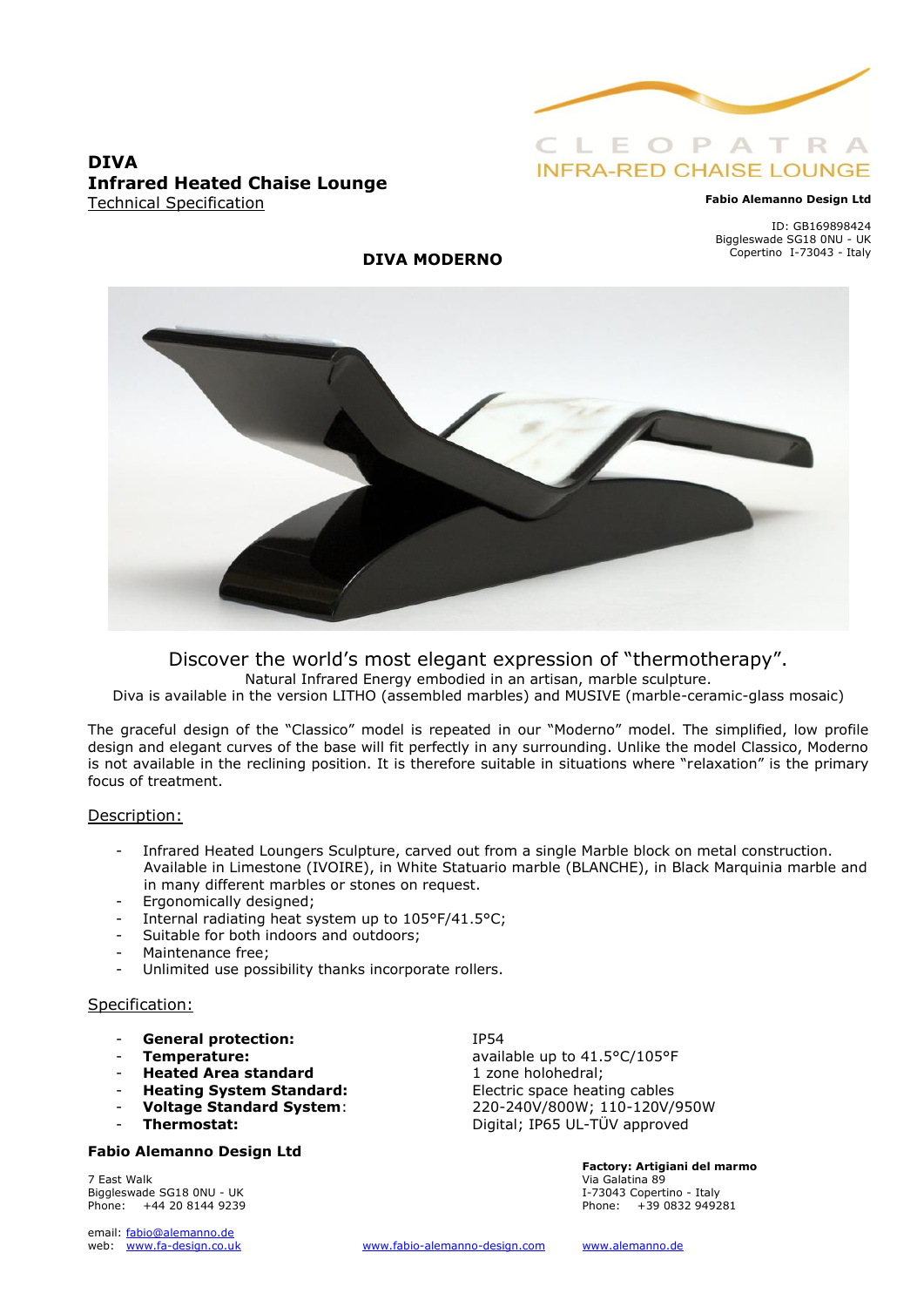- 
- 

- **Power outlet: EUROOF EUROPEAN BOSCH Standard; IP54** - **Certifications:** UL-TÜV approved components



## **DIVA Infrared Heated Chaise Lounge**

## **DIVA MODERNO**

#### Technical Drawings



| <b>Construction Base:</b>          | Rust-free metal                           |
|------------------------------------|-------------------------------------------|
| <b>Construction Base covering:</b> | <b>Fibreglass</b>                         |
| <b>Covering finish:</b>            | Metallic lacquer                          |
| Weight:                            | 135kg                                     |
| Dimension:                         | length: 194cm; width 68cm; height: 67,5cm |
| <b>Seat High:</b>                  | 25cm                                      |
| Package dim:                       | length: 210cm: width 80cm; height: 110cm  |
| Package weight:                    | 180kg: total weight 315kg                 |
|                                    |                                           |

### **Fabio Alemanno Design Ltd**

7 East Walk Via Galatina 89 Biggleswade SG18 0NU - UK I-73043 Copertino - Italy Phone: +44 20 8144 9239

email: fabio@alemanno.de<br>web: www.fa-design.co.uk

**Factory: Artigiani del marmo**